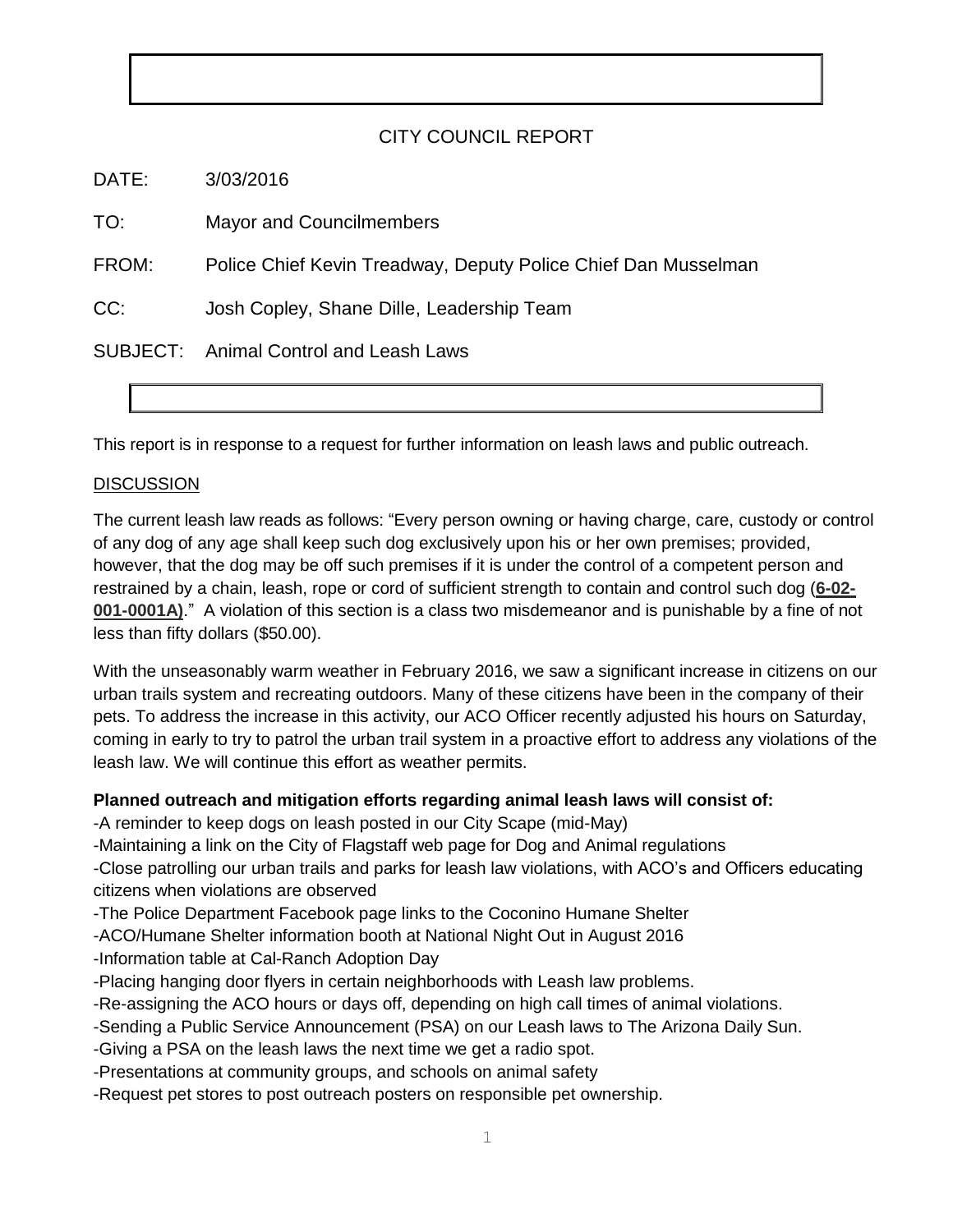## BACKGROUND

The Police Department currently has one Animal Control Officer (ACO), who is assigned to work Tuesday through Saturday from 9:00-5:00. We have occasionally adjusted the ACO's hours to work earlier or later depending on citizen requests. In 2008, the Department had two ACOs, as it has had for many years prior to that. We cut one of the two positions in order to meet the 19% reductions that year, and have not been able to replace the other ACO. Uniformed Patrol Officers respond to animal calls when the ACO is off-duty. Officers are limited in addressing dogs off leash proactively, as they are often responding to calls for service of a higher priority. We are currently experiencing a 10% increase in police calls for service over the past two years with a reduction of seven (7) uniformed patrol officers since 2008.

In 2015, A total of 2,413 ACO related calls were received by the Department, and the ACO handled 822 calls, and Patrol Officers handled 1,591 (2/3 of all ACO calls). The ACO impounded 95 animals out of a total 508 impounds, with Patrol Officers impounding 413 animals. We have had our ACO conduct inservice training to Officers to educate them with these types of calls. Leash law violations tend to be seasonal, with more citizens out with their pets during the warm weather than colder winter months.

We have written the following citations for dogs off leash:

-2016 year to date: five (5) total, four (4) by the ACO and one (1) by officers. -2015: 21 total, 15 by the ACO, six (6) by officers. -2014: 38 total, 25 by the ACO and 13 by officers.

We have written the following citations for vicious dog at large:

-2016 year to date: one (1) by the ACO, one (1) by an Officer -2015: six (6) total, none by the ACO and six (6) by Officers -2014: seven (7) total, two (2) by the ACO, and five (5) by Officers

In the summer of 2015, the community experienced a heightened awareness of dog related calls following an incident where four dogs attacked two smaller dogs out on a walk with its owner. Two of the aggressive dogs were shot by a witness, and one of the victim dogs was killed in the attack. This was followed two weeks later by a second incident where an aggressive dog attacked a jogger. We saw a significant increase in media attention following these incidents and repeated calls from the public and council members to increase patrols related to leash laws. It should be noted however that these two incidents as well as several others were the result of dogs escaping their enclosures, not pet owners walking their pets in violation of leash laws.

In response to these incidents and public concerns, we did the following throughout 2015:

2 -Regular reminders to keep dogs on leash were made via media releases on dog bite incidents.-A link was established on the City of Flagstaff web page for Dog and Animal regulations -We verified "Dogs must be leashed" signage at the majority of our parks -We verified that signage is placed at various points along the urban trail system -The Police Department's Facebook page links to the Coconino Humane Shelter -We provided an ACO/Humane Shelter information booth at National Night Out in August -An information table was established at the Cal-Ranch Adoption Day